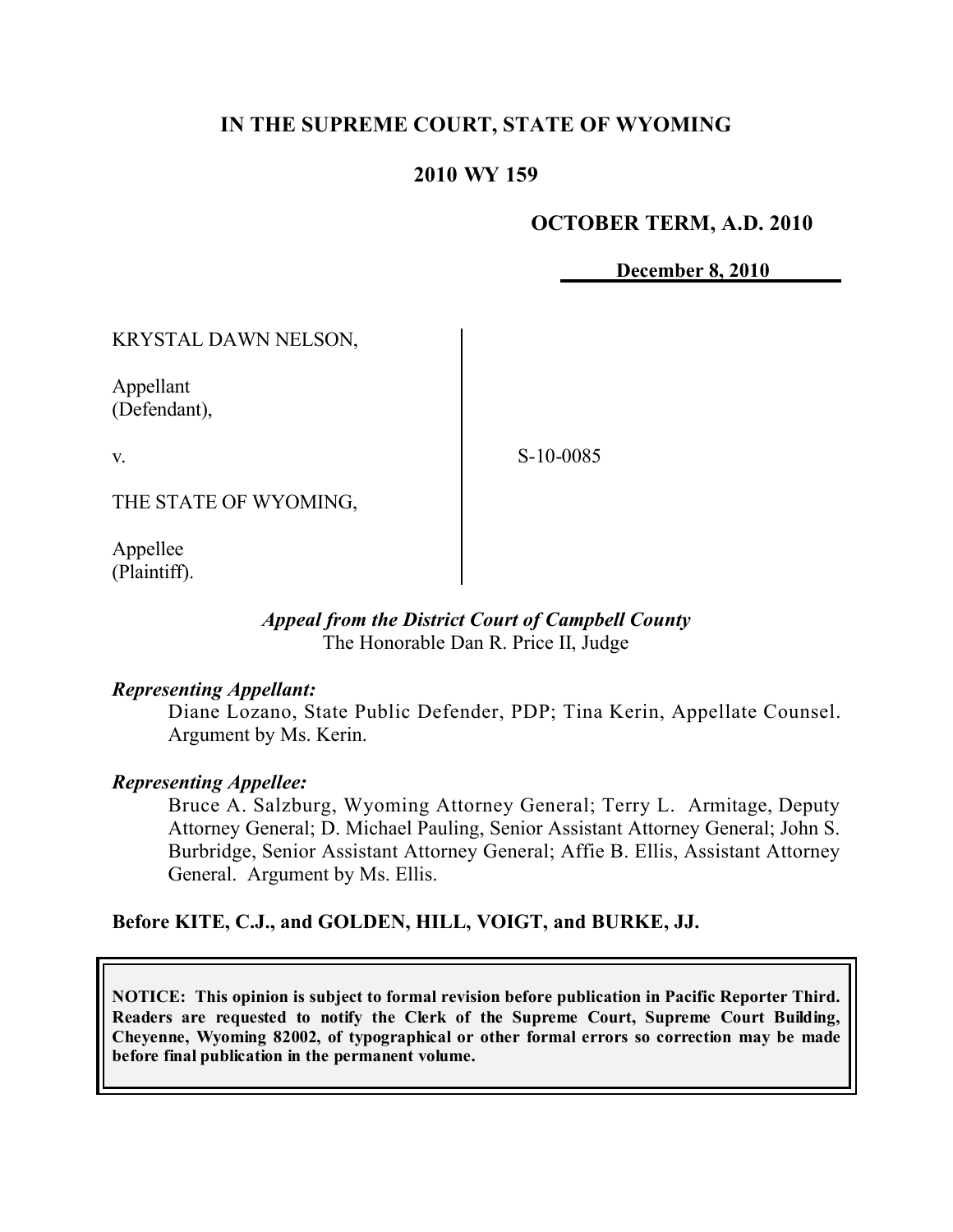### **KITE, Chief Justice.**

[¶1] A jury convicted Krystal Dawn Nelson of delivering cocaine. She appeals, claiming error in the district court's refusal to give an entrapment instruction and the prosecutor's failure to give notice of intent to use W.R.E. 404(b) evidence. We reverse.

#### **ISSUES**

[¶2] Ms. Nelson states the issues for this Court's determination as follows:

- I. Did the trial court err in refusing to give an entrapment instruction?
- II. Did the prosecutor use W.R.E. 404(b) evidence without notice to defense counsel?

The State asserts the district court properly refused to give an entrapment instruction and it was not reversible error under the circumstances for the prosecutor to introduce W.R.E. 404(b) evidence at trial.

### **FACTS**

[¶3] In May of 2008, after spending thirty days in jail in Campbell County, Wyoming on charges of felony distribution of cocaine, a twenty year old individual (informant) accepted an offer to assist the Wyoming Division of Criminal Investigation (DCI) with drug investigations. Pursuant to the agreement, the informant was to assist DCI by contacting people from whom he thought he could obtain controlled substances and arranging recorded buys. In exchange, DCI agreed to recommend reduction of his felony charge to a misdemeanor. The informant provided Deputy Robert Proffitt with a list of individuals from whom he thought he could obtain drugs. Ms. Nelson's name was one of those on the list. The informant had known Ms. Nelson casually in junior and senior high school and had worked with her a couple of times more recently at Papa John's Pizza.

[¶4] Under the direction of Deputy Proffitt, the informant began contacting individuals on the list. In July of 2008, he told Deputy Proffitt that he had been talking with Ms. Nelson about purchasing cocaine. Deputy Proffitt arranged to monitor and record a telephone call from the informant to Ms. Nelson. During the telephone conversation, Ms. Nelson told the informant she could get him drugs but was at work and would call him when she returned from delivering a pizza. The informant later received a call from Ms. Nelson stating that she was back at Papa John's. The informant said he would get the money and meet her there.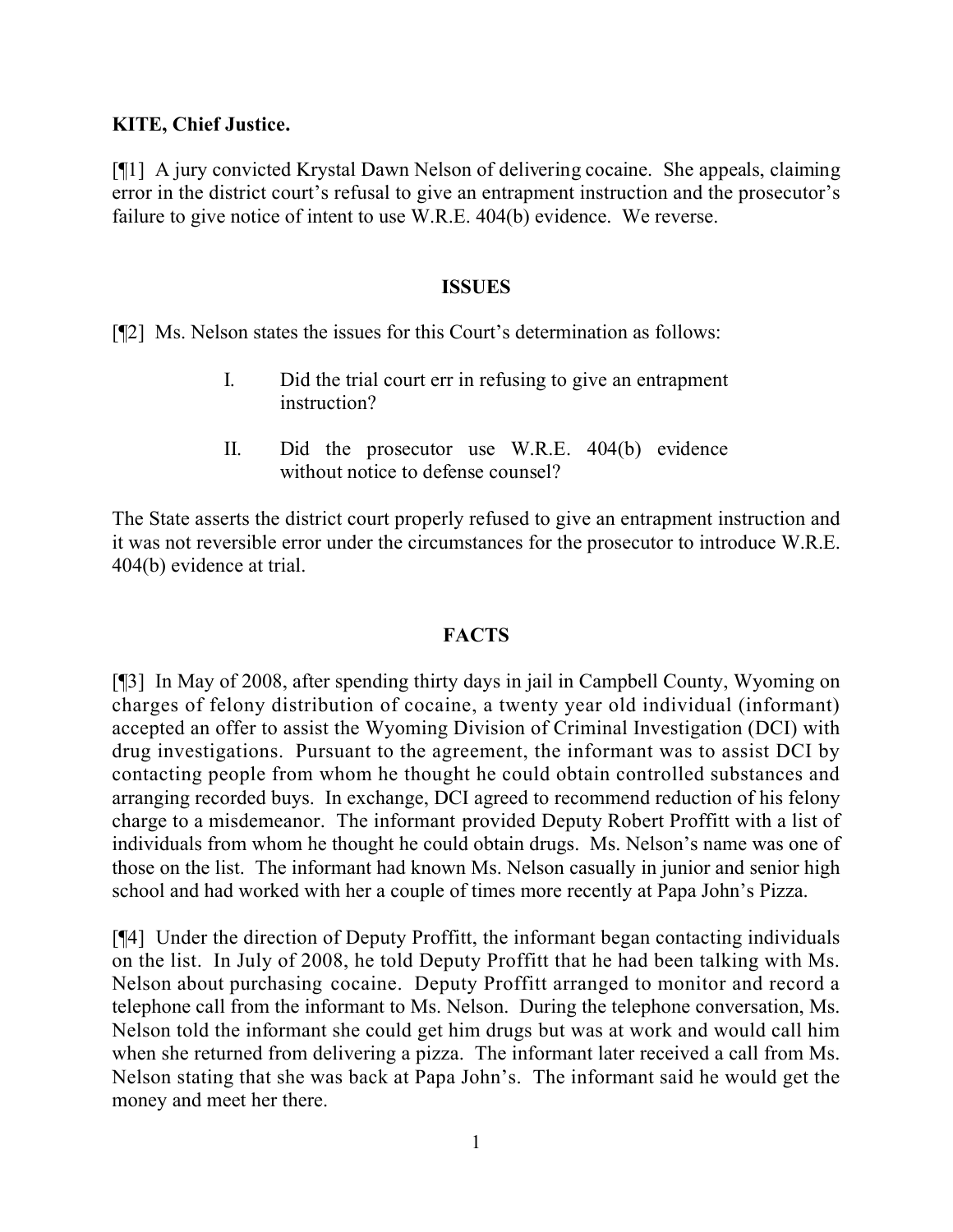[¶5] Deputy Proffitt placed a wire on the informant and gave him \$100. He followed the informant as he drove to Papa John's and watched from a nearby location as the informant handed Ms. Nelson the money and she handed something back to him. After the exchange, the informant met Deputy Proffitt back at the DCI office. He gave the deputy a plastic bag containing white powder. Deputy Proffitt placed the bag on a scale; it weighed 1 gram. Upon subsequent testing, the powder was identified as cocaine.

[¶6] For reasons that do not appear in the record, a warrant for Ms. Nelson's arrest was not issued until May 29, 2009, ten months later. At that time, she was arrested and charged with one count of delivering cocaine in violation of Wyo. Stat. Ann. § 35-7- 1031(a)(i) (LexisNexis 2009). Prior to trial, Ms. Nelson served the prosecution with a motion pursuant to W.R.E. 404(b) for disclosure of any evidence of other misconduct it intended to introduce at trial. The prosecution did not respond to the motion. Also prior to trial, Ms. Nelson asked the district court to instruct the jury concerning the entrapment defense. After the pretrial conference but before the trial, the district court advised counsel that it had concluded the entrapment defense was not relevant and it would not give the instruction.

[¶7] At trial, during the prosecution's questioning, Deputy Proffitt testified that Ms. Nelson had told him at the time of her arrest that she had sold cocaine to the informant "either once or twice in July." Defense counsel objected on the grounds that the prosecution had not given notice that it intended to introduce evidence of other misconduct. The district court overruled the objection. During cross-examination of Ms. Nelson, the prosecution also inquired about her involvement with drugs prior to the July 2008 delivery to the informant. The district court again overruled defense counsel's objection and allowed the testimony.

[¶8] After the close of the evidence, defense counsel renewed his request for an entrapment instruction. The district court declined to give the instruction, concluding the evidence presented did not support a contention that law enforcement improperly induced Ms. Nelson to act illegally. The jury found Ms. Nelson guilty of delivering cocaine. The district court sentenced her to a term of three to five years in prison, suspended the sentence and imposed five years probation. Ms. Nelson timely appealed from the judgment and sentence.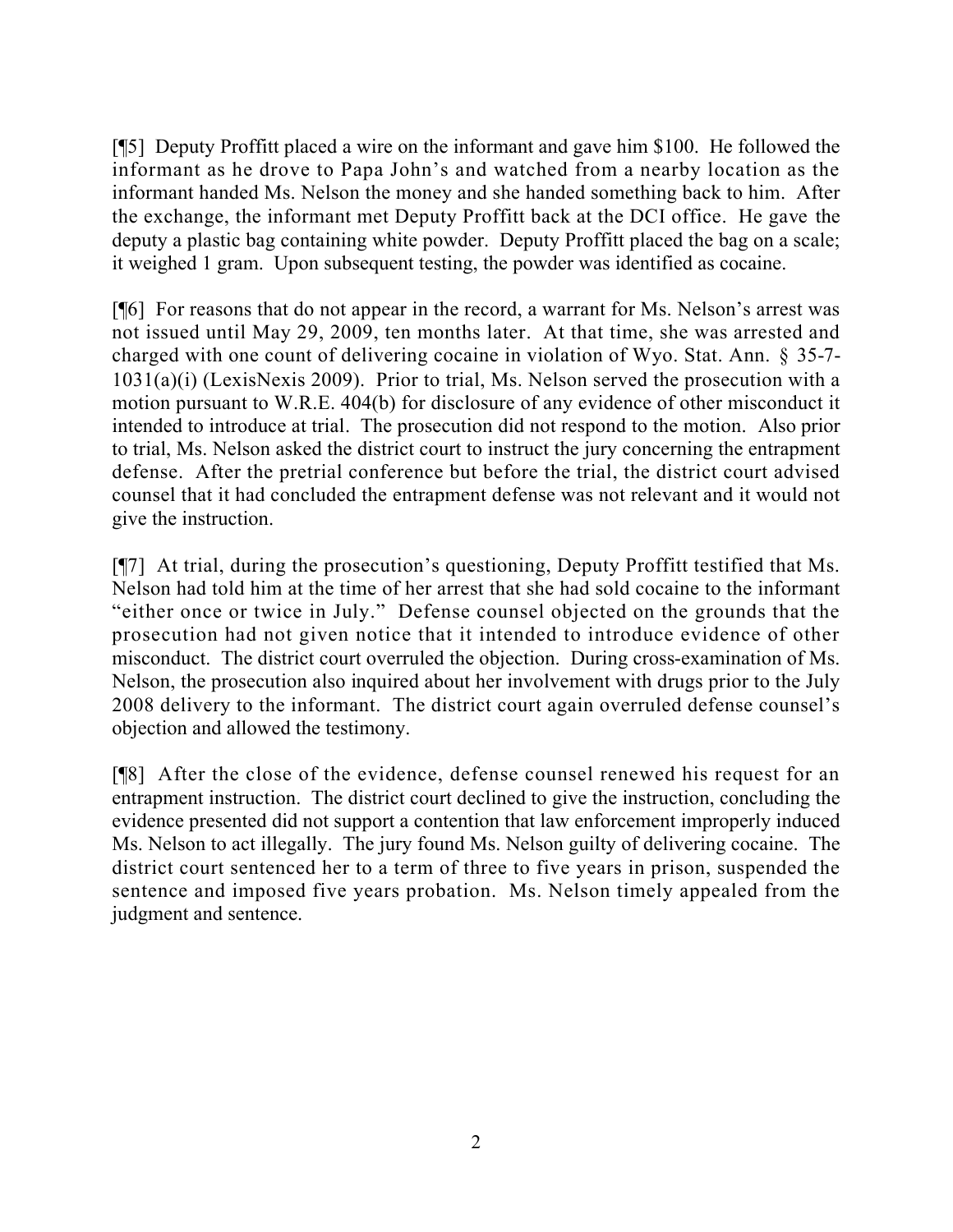# **DISCUSSION**

## *1. Entrapment Instruction*

[¶9] Ms. Nelson contends the district court erred in refusing to give the jury an instruction on her defense theory that she was entrapped into delivering cocaine to DCI's informant. After she submitted her proposed entrapment instruction, the district court during the pretrial conference asked the prosecutor what his position was regarding the instruction. The prosecutor responded that the instruction appeared to be a standard pattern jury instruction on the entrapment defense but it should not be given to the jury in this case unless there was evidence at trial of overreaching on the part of law enforcement. He asserted there was no such evidence. The district court indicated it would look into the matter.

[¶10] The next day, the district court sent a letter to counsel stating that it had reviewed the probable cause statement and Wyoming precedent and had concluded the entrapment defense was not relevant in Ms. Nelson's case. The court quoted *Swartz v. State*, 971 P.2d 137, 140 (Wyo. 1998), for the holding that the entrapment defense requires proof of government inducement of the crime and a lack of predisposition on the part of the defendant engaged in the criminal conduct. The district court stated:

> The evidence does not support a contention that the police induced [Ms. Nelson] into the illegal action, and as such I will not include a jury instruction related to the defense of entrapment.

[¶11] Defense counsel responded to the district court's letter with his own letter stating:

I assume that this is a decision not to include an entrapment instruction in the package of jury instructions to be prepared in advance of trial and that it is not intended as a final decision to disallow an entrapment instruction after the close of evidence at the time of trial. I recognize that an entrapment instruction would be premature at this point, but I fully expect that there will be substantial evidence produced in support of an entrapment defense during the course of the trial.

Defense counsel asked the district court to let him know if his assumption was incorrect.

[¶12] Nothing further appears in the record concerning the entrapment instruction until after the parties had presented their evidence at trial and the district court met with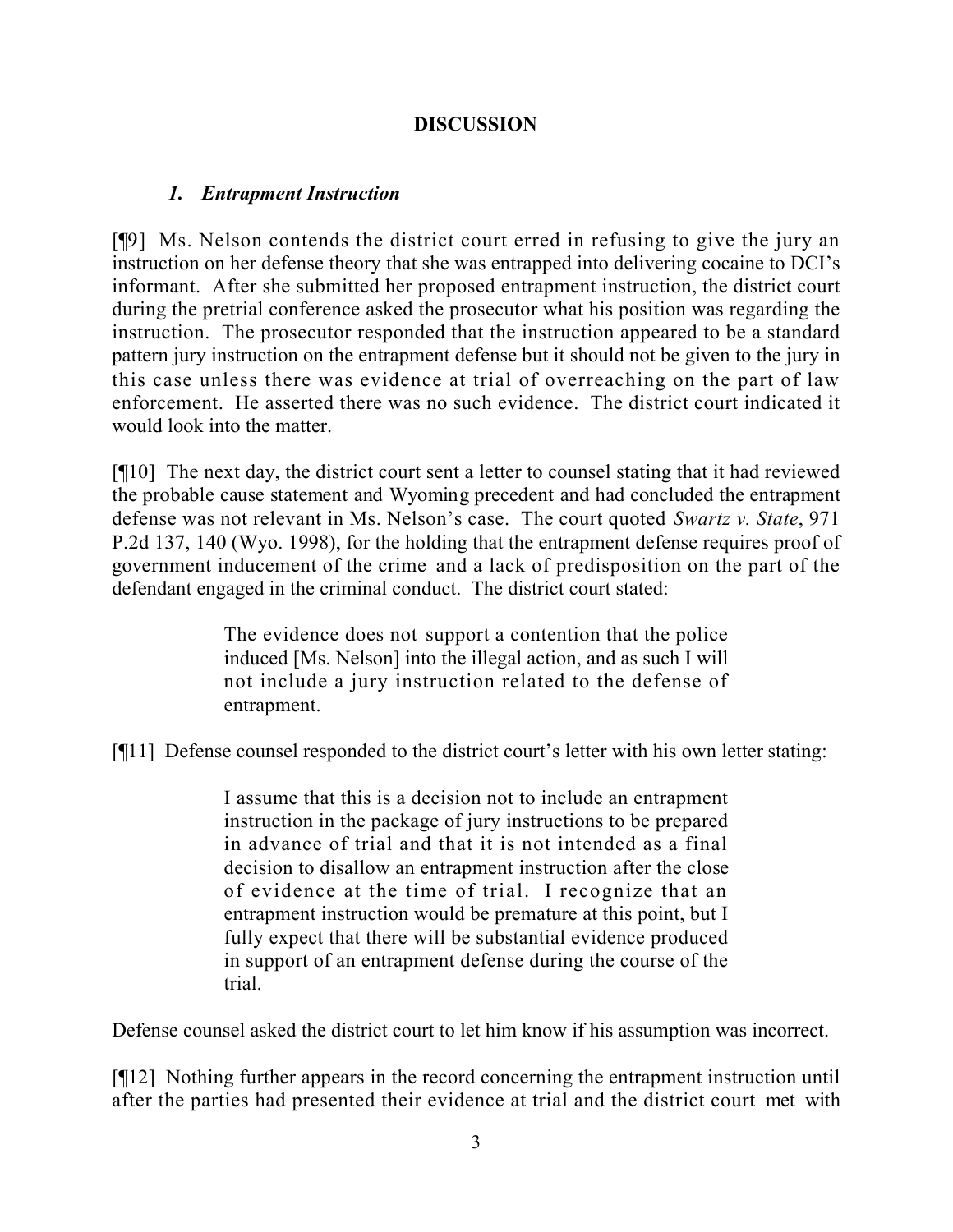counsel to finalize the jury instructions. At that time, defense counsel renewed his request for the entrapment instruction. The district court, relying on *Swartz*, 971 P.2d 137, declined to give the instruction on the ground that no competent evidence of improper inducement by law enforcement had been presented.

[¶13] Ms. Nelson contends the entrapment instruction should have been given because it was her theory of defense and competent evidence was presented to support it. The failure to give an instruction on the law related to a theory of defense is a due process issue, which this Court reviews *de novo*. *Ewing v. State*, 2007 WY 78, ¶ 7, 157 P.3d 943, 946 (Wyo. 2007).

[¶14] The law in Wyoming is well settled with respect to instructing a jury on a defendant's theory of the case.

> Due process requires the trial court to give a correct instruction to the jury that details the defendant's theory of the case. *Blakely v. State*, 474 P.2d 127, 129 (Wyo. 1970). The instruction must sufficiently inform the court of the defendant's theory and must be supported by competent evidence. *Bouwkamp v. State*, 833 P.2d 486, 490 (Wyo. 1992). A theory of the case is more than a comment on the evidence that tells the jury how to consider the evidence. *Ellifritz v. State*, 704 P.2d 1300 (Wyo.1985). Fundamentally, the instruction must in the first instance be a proper theory of the case, or theory of defense, instruction. That is, the offered instruction must present a defense recognized by statute or case law in this jurisdiction. *Bouwkamp*, 833 P.2d at 490.

> Any competent evidence is sufficient to establish a defense theory even if it consists only of testimony of the defendant. *Best v. State*, 736 P.2d 739, 745 (Wyo. 1987). We view the evidence in a light favorable to the accused and the accused's testimony must be taken as entirely true to determine if the evidence is competent. *Duckett v. State*, 966 P.2d 941, 944 (Wyo. 1998). Even if the court deems the evidence to be weak, or unworthy of belief, the instruction must be given if a jury could reasonably conclude the evidence supports the defendant's position. *Id*.

. . . .

*Iseli v. State*, 2007 WY 102, ¶ 10, 160 P.3d 1133, 1136 (Wyo. 2007), quoting *Holloman v. State*, 2002 WY 117, ¶¶ 15-16, 51 P.3d 214, 219 (Wyo. 2002). However, not every instruction must be given simply because there is a claim that it incorporates a theory of the case. *Iseli*, ¶ 10, 160 P.3d at 1136, quoting *Farmer v. State*, 2005 WY 162, ¶ 23, 124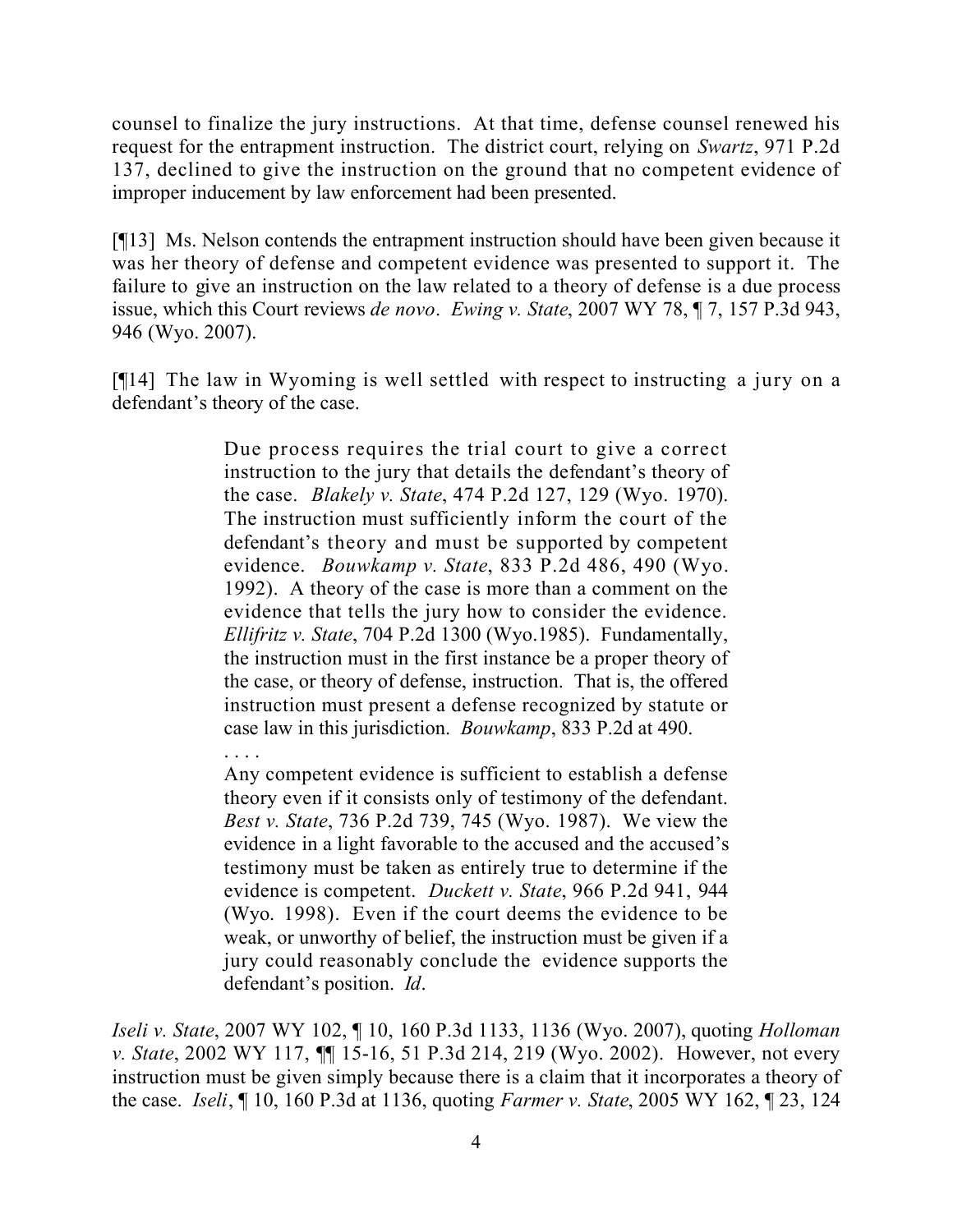P.3d 699, 707 (Wyo. 2005). Instructions not based on the evidence can be properly refused. *Id*.

[¶15] The law in Wyoming is also well settled with respect to Ms. Nelson's theory of defense. Entrapment law serves the purpose of ensuring that a defendant is not punished who, but for government encouragement, would not have committed an offense. *Rivera v. State*, 846 P.2d 1, 4 (Wyo. 1993). Entrapment does not arise where one is ready to commit the offense, given but the opportunity. *Higby v. State*, 485 P.2d 380, 384 (Wyo. 1971). Suspected persons can be tested by being offered an opportunity to transgress the law; however, they may not be put under any extraordinary temptation or inducement. *Id.* With respect to what constitutes undue persuasion or enticement, the question is not one of laying a trap or trickiness or deceit, but one of seduction or improper inducement to commit a crime. *Swartz*, 971 P.2d at 140. Inducement may arise from persuasion, fraudulent representations, threats, coercive tactics, harassment, promises of reward, or pleas based on need, sympathy or friendship. *Id*.

[¶16] We applied these principles in *Swartz* to uphold the district court's decision not to give the defendant's proposed entrapment instruction. Swartz was charged with grand larceny after she took a sports car she had previously owned from the front yard of her former boyfriend Scott's new girlfriend. At the time, Scott owned the vehicle because he had paid off the loan after Swartz was unable to make the payments and signed the title over to him to avoid default.

[¶17] After his relationship with Swartz ended, Scott and his new girlfriend experienced several incidents of vandalism and suspected Swartz was responsible. They contacted police who set up a video camera across the street in the hope of catching the vandal. Scott placed the car in the yard to entice Swartz. The testimony presented at trial conflicted as to whether the police were involved in that decision, with Scott and a police officer testifying that Scott alone made the decision, and Scott's parents testifying that the police suggested putting the car in the yard.

[¶18] After the close of the evidence, Swartz offered an entrapment instruction. The district court refused the instruction finding the evidence did not support it. We upheld the district court's decision, stating:

> Scott's actions fall short of the type of behavior that would amount to an inducement to commit larceny. There is no evidence that Scott or any member of the Gillette Police Department had any contact with Swartz before the car was stolen. Nor is there evidence that Scott or the police implanted the idea of the crime in Swartz' mind. Scott did nothing more than offer Swartz an opportunity to act; an opportunity she grasped forthwith. Because Swartz presented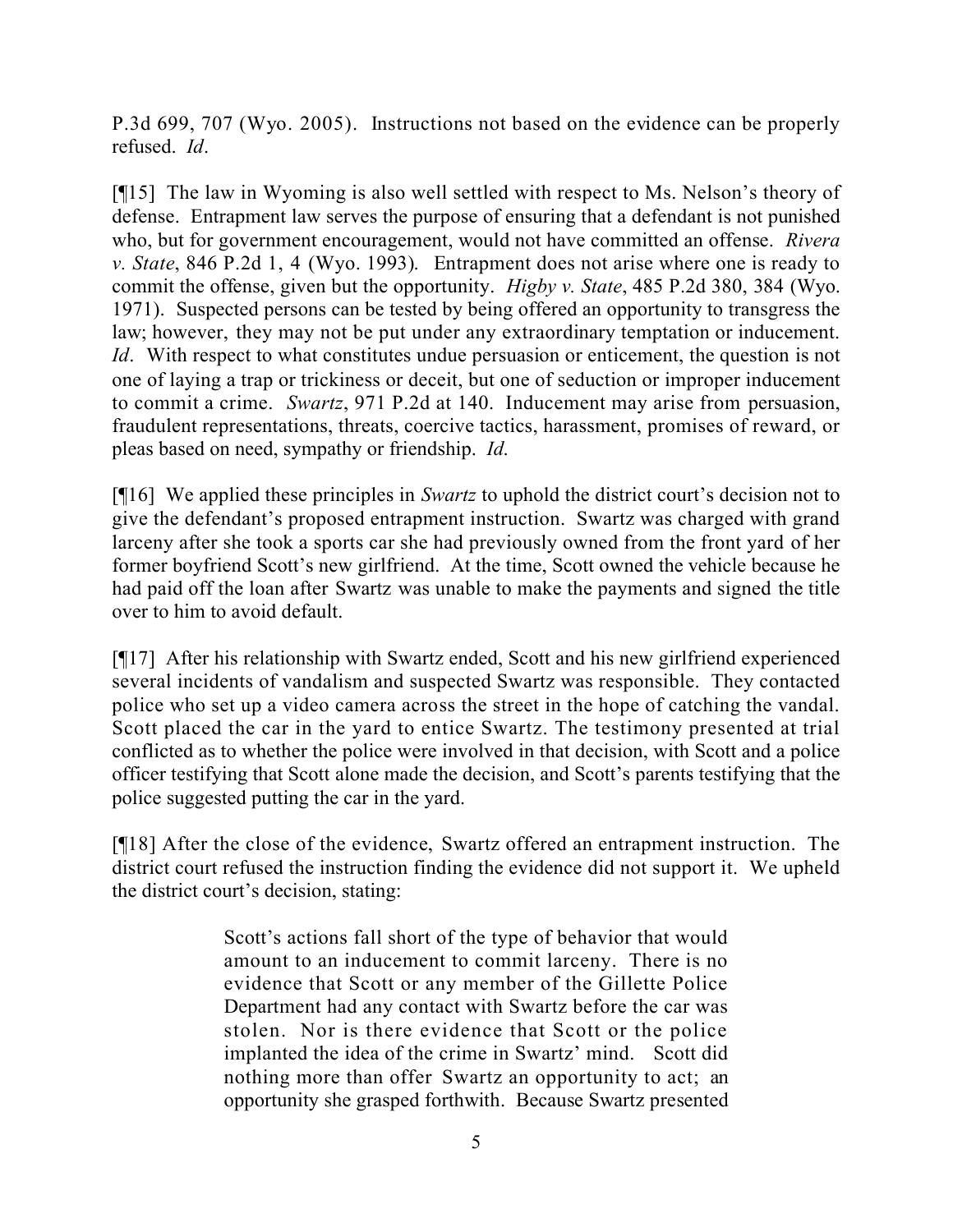no competent evidence of improper inducement by the government, she was not entitled to have the defense of entrapment submitted to the jury.

*Swartz*, 971 P.2d at 140 (citation omitted).

[¶19] This Court also upheld a district court's refusal to give an entrapment instruction in *Higby,* 485 P.2d at 384. There, police officers gave two individuals money to buy narcotics. The person from whom they planned to buy marijuana did not show up at the arranged meeting place. Higby, however, was there and they asked him if he knew where the person they were planning to meet was, explaining that he was to bring them marijuana. Higby responded that he could get them some "stuff." One of the individuals accompanied Higby to the house where he was living, gave him the money and Higby handed him drugs. The Court rejected Higby's claim of entrapment finding the most that occurred was that the defendant was offered an opportunity to transgress the law. *Id*. *See also Noetzelmann v. State*, 721 P.2d 579, 581 (Wyo. 1986), upholding the district court's refusal to instruct on entrapment where the evidence showed agents went to a bar for the express purpose of meeting and attempting to purchase drugs from the defendant, a surveillance crew was already set up outside the bar, an informant introduced the agents to the defendant, they asked if he could get them some marijuana, and he returned thirty minutes later with two baggies of marijuana.

[¶20] In contrast to the above cases, the district court gave an entrapment instruction in *Munoz v. State*, 849 P.2d 1299, 1302 (Wyo. 1993), where an informant, fitted with a recorder, contacted Munoz and attempted to arrange a buy on behalf of DCI. Munoz expressed concern that he was being watched by drug agents. The next day the informant and a DCI agent drove to Munoz's house. As they drove up, he met them, jumped in the back seat and instructed them to drive around the block. He asked the agent if he wanted a quarter ounce of marijuana, the agent said yes and Munoz handed him a bag of marijuana in exchange for \$45 in cash.

[¶21] An entrapment instruction was also given to the jury in *Rivera*, 846 P.2d at 3. There, police officers used an informant to introduce suspected drug dealers to undercover officers. He introduced Rivera to an undercover officer and Rivera agreed to meet them at a motel to transact a drug deal. At the motel, the officer offered Rivera marijuana and, when Rivera did not have enough money to pay for the amount offered, agreed to front him the portion he could not afford. They exchanged the money and the marijuana and Rivera was arrested.

[¶22] In *Janski v. State*, 538 P.2d 271 (Wyo. 1975), the State presented evidence that an undercover narcotics agent went to Janski's residence and asked if he could buy hashish. Janksi left the residence and returned thirty minutes later with two packages of hashish, which the agent purchased from him. Janski presented evidence that the agent had a gun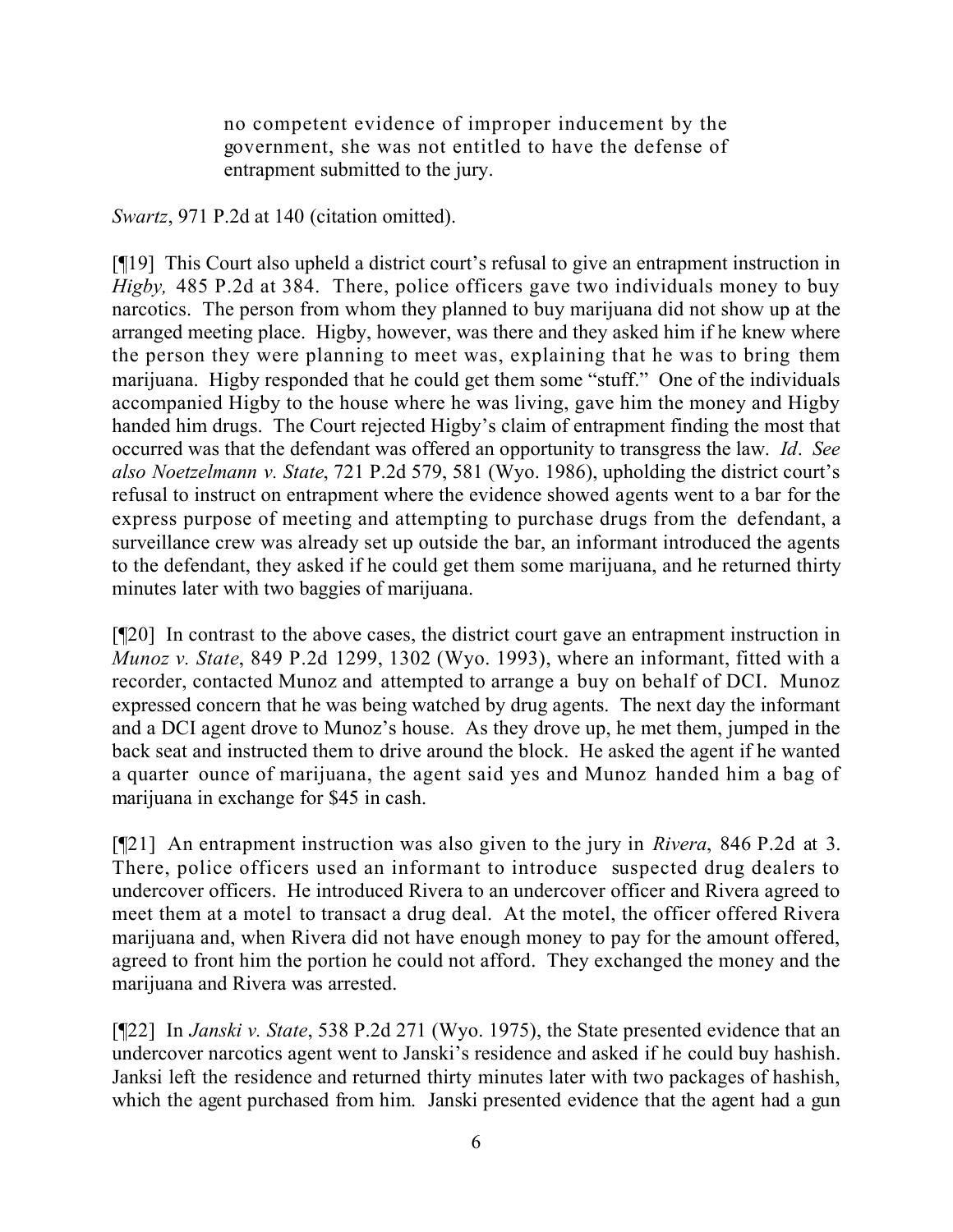when he arrived at his residence and that he pressed the gun into Janski's stomach while telling him to go get the hashish, bring it right back and not to mess around with him. *Id*. at 273. The district court instructed the jury on the defense of entrapment. In addressing Janski's claim on appeal that the State presented insufficient evidence that he was predisposed to commit the crime, this Court stated:

> The facts as submitted by the State's case in chief fulfilled the requirements of proof of predisposition. The jury chose to accept the State's evidence and reject the defendant's testimony of coercion with a firearm. A jury question was presented by the evidence.

*Id*. at 277. *See also*, *LaFleur v. State*, 533 P.2d 309, 314 (Wyo. 1975) and *Montez v. State*, 527 P.2d 1330, 1332 (Wyo. 1974), stating that, given the conflicting evidence, the question of whether the defendant was entrapped was for the jury.

[¶23] In the present case, Ms. Nelson testified that the informant called her on her cell phone wanting to know if she could get him any drugs and she told him, "no." He called again wanting the same thing and she again told him no. He called two or three more times and she did not answer. He called again, Ms. Nelson answered, he again wanted to know if she could get him drugs and she again told him no. Ms. Nelson testified that she talked to the informant two or three more times after that. Finally, she told him she would see what she could do if he would leave her alone. Ms. Nelson then contacted her boyfriend to see if he knew anyone with drugs. He said a friend of his had a gram of cocaine. He talked to the friend who said he would sell the gram for \$100.

[¶24] Ms. Nelson testified that when the informant started calling her she did not have any cocaine or any other drugs and did not know where she could get any. She testified that she tried to ignore his phone calls but he kept calling. She testified she tried telling him no but he would not take no for an answer. She testified she finally said she would see what she could do because she was tired of him calling her.

[¶25] Ms. Nelson also testified that although she had been involved with drugs when she was younger, she had made a decision three to four years earlier that she did not want to live her life that way and had ended her involvement. At the time the informant began calling her, she had not been involved with drugs for some time. Also about the time he began calling her, she had learned that she was pregnant.

[¶26] The informant's testimony about his contact with Ms. Nelson largely corroborated her testimony. He testified that he called and asked her if she would be able to get drugs and she responded "probably not." He called her again about an hour and a half later, asked her if she knew anywhere he could get any drugs and she responded, "she didn't know, she didn't think so." The next day he called her again and asked if she could get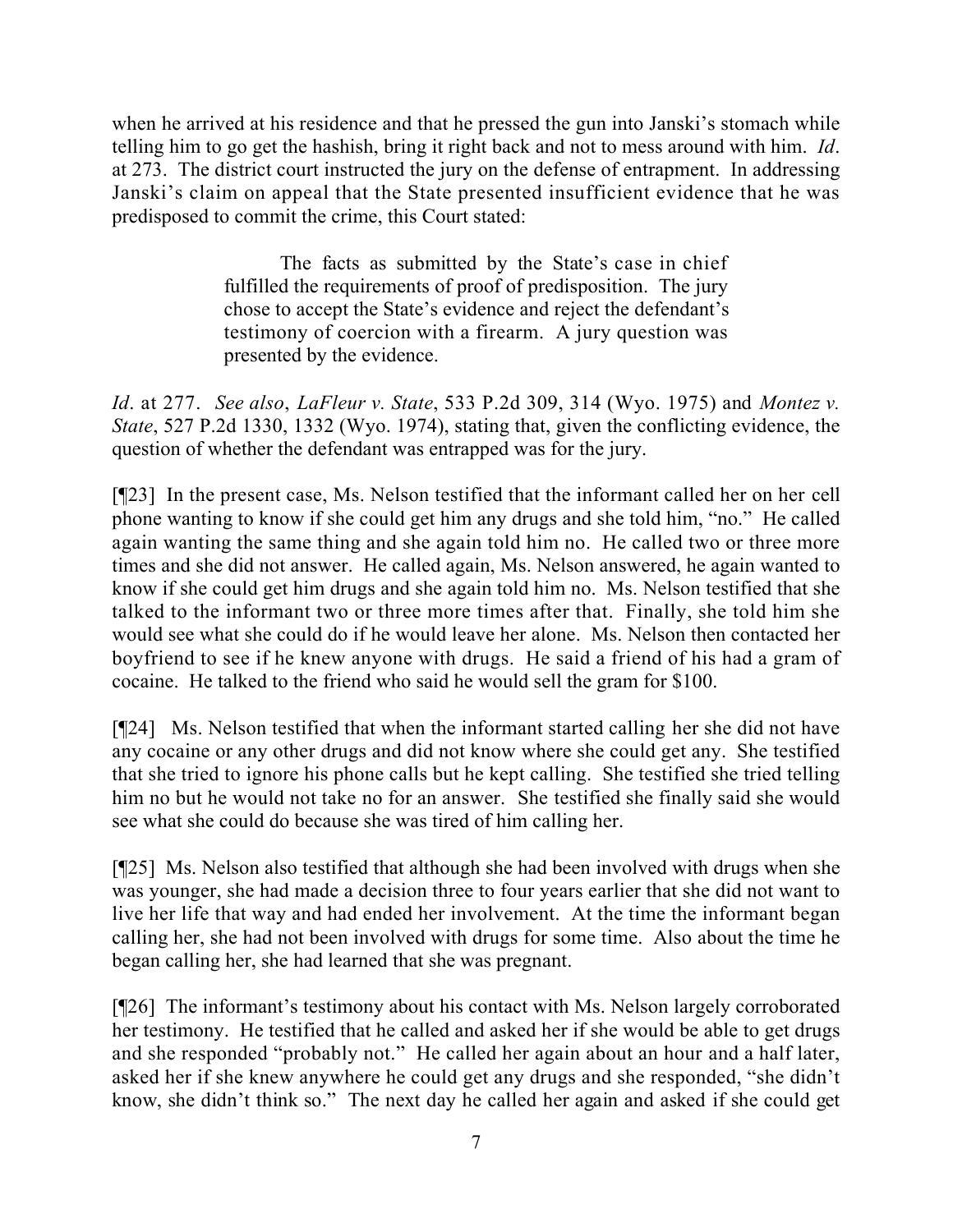any drugs. She said "she didn't know, she didn't think so." Approximately two to three hours later, he called again and received her voice mail. He tried again a little while later and did not reach her. He continued to try and finally reached her. This time, when asked if she could find any drugs, she said "she probably could maybe, she didn't know, she would start looking." He called her again two to three hours later, asked if she had found anything yet and she said she was still looking. He waited an hour and called again. This time Ms. Nelson said she could get a gram of cocaine. The informant testified that during the time he was contacting her he had no understanding that she had possession of any drugs, nothing she said indicated that she knew where she could get drugs and she did not express any interest in trying to get drugs for him. He agreed with defense counsel that Ms. Nelson's response to his requests was discouraging.

[¶27] Viewing the evidence in the light most favorable to Ms. Nelson and taking her testimony as entirely true as we are required to do, we conclude she was entitled to an entrapment instruction. Given her testimony, and that of the informant, a jury reasonably could have concluded that but for the government's encouragement, she would not have obtained the cocaine and delivered it to the informant. *Rivera,* 846 P.2d at 4. A jury reasonably could have believed that rather than being ready to commit the offense given the opportunity, Ms. Nelson had distanced or was attempting to distance herself from drugs and the repeated phone calls from the informant, sometimes while she was at work, put her under extraordinary temptation to do as he asked. *Higby*, 485 P.2d at 381. Stated differently, if the jury believed her testimony, it reasonably could have concluded that the informant's repeated calls were sufficiently harassing to induce her to commit a crime in order to get him to leave her alone. *Swartz*, 971 P.2d at 140. The question was not whether she proved she was entrapped, but whether the evidence was sufficient to require giving the instruction and let the jury decide whether it believed she was entrapped. We hold that it was.

### *2. Rule 404(b) Evidence*

[¶28] In her second issue, Ms. Nelson contends the prosecutor introduced and the district court upheld the admission of evidence in violation of W.R.E. 404(b) in two instances: first, when Deputy Proffitt testified she told him that she had sold cocaine to the informant once or twice in July 2008, and second, when the prosecutor cross-examined her concerning her prior involvement with marijuana. W.R.E. 404(b) (emphasis added) provides:

> Evidence of other crimes, wrongs, or acts is not admissible to prove the character of a person in order to show that he acted in conformity therewith. It may, however, be admissible for other purposes, such as proof of motive, opportunity, intent, preparation, plan, knowledge, identity, or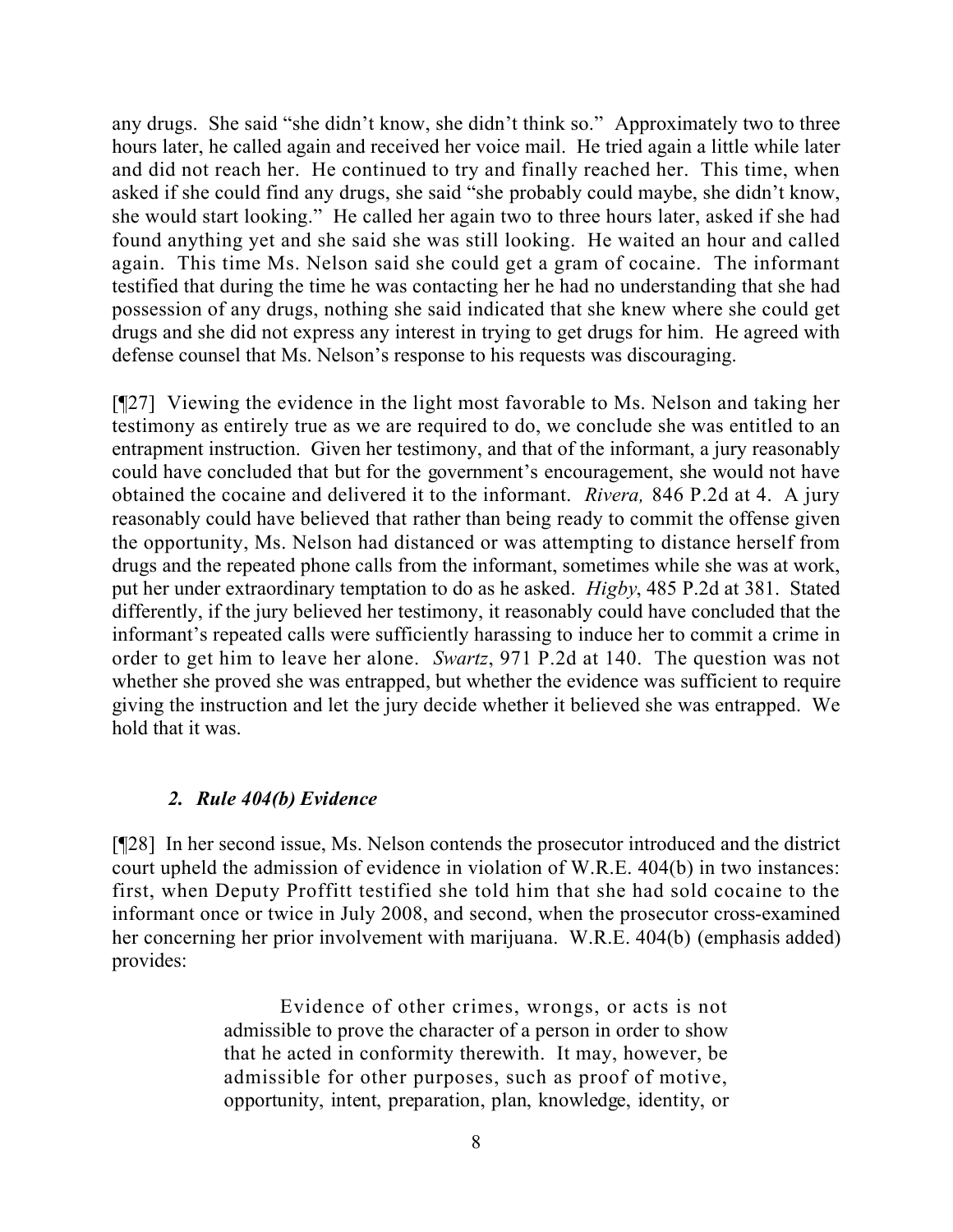absence of mistake or accident, provided that *upon request by the accused, the prosecution in a criminal case shall provide reasonable notice in advance of trial, or during trial if the court excuses pretrial notice on good cause shown, of the general nature of any such evidence it intends to introduce at trial.*

When a defendant files a pretrial demand for notice of the State's intent to introduce evidence under W.R.E. 404(b), such demand is treated as a timely objection to the admission of such evidence. *Bromley v. State*, 2009 WY 133, ¶ 27, 219 P.3d 110, 117 (Wyo. 2009).

[¶29] In the present case, defense counsel requested notice in advance of trial of any 404(b) evidence the prosecution intended to introduce at trial. In the case of Deputy Proffitt's testimony, defense counsel also objected during trial on the basis of Rule 404(b). When proper objection is made, we review a district court's rulings on the admission of evidence in accordance with the following standards:

> A trial court's decision on the admissibility of evidence is entitled to considerable deference, and will not be reversed on appeal unless the appellant demonstrates a clear abuse of discretion. As long as there exists a legitimate basis for the trial court's ruling, that ruling will not be disturbed on appeal.

> Even if the district court admitted evidence in error, we must consider whether the error was prejudicial or harmless. Error is prejudicial if there is a reasonable possibility that the verdict might have been more favorable to the defendant if the error had not been made. Prejudicial error requires reversal, while harmless error does not.

*Reay v. State*, 2008 WY 13, ¶ 8, 176 P.3d 647, 650 (Wyo. 2008) (citations omitted).

[¶30] The first instance in which Ms. Nelson asserts evidence was improperly admitted occurred during the State's questioning of Deputy Proffitt about an interview he conducted with Ms. Nelson at the time of her arrest in May of 2009. Deputy Proffitt testified that he advised Ms. Nelson of her rights and had her initial the form acknowledging the advisement. Then the following exchange occurred:

> Q. [By the prosecutor] Did you then speak with her about her interactions with [the informant]? A. [Deputy Proffitt] Yes, I did.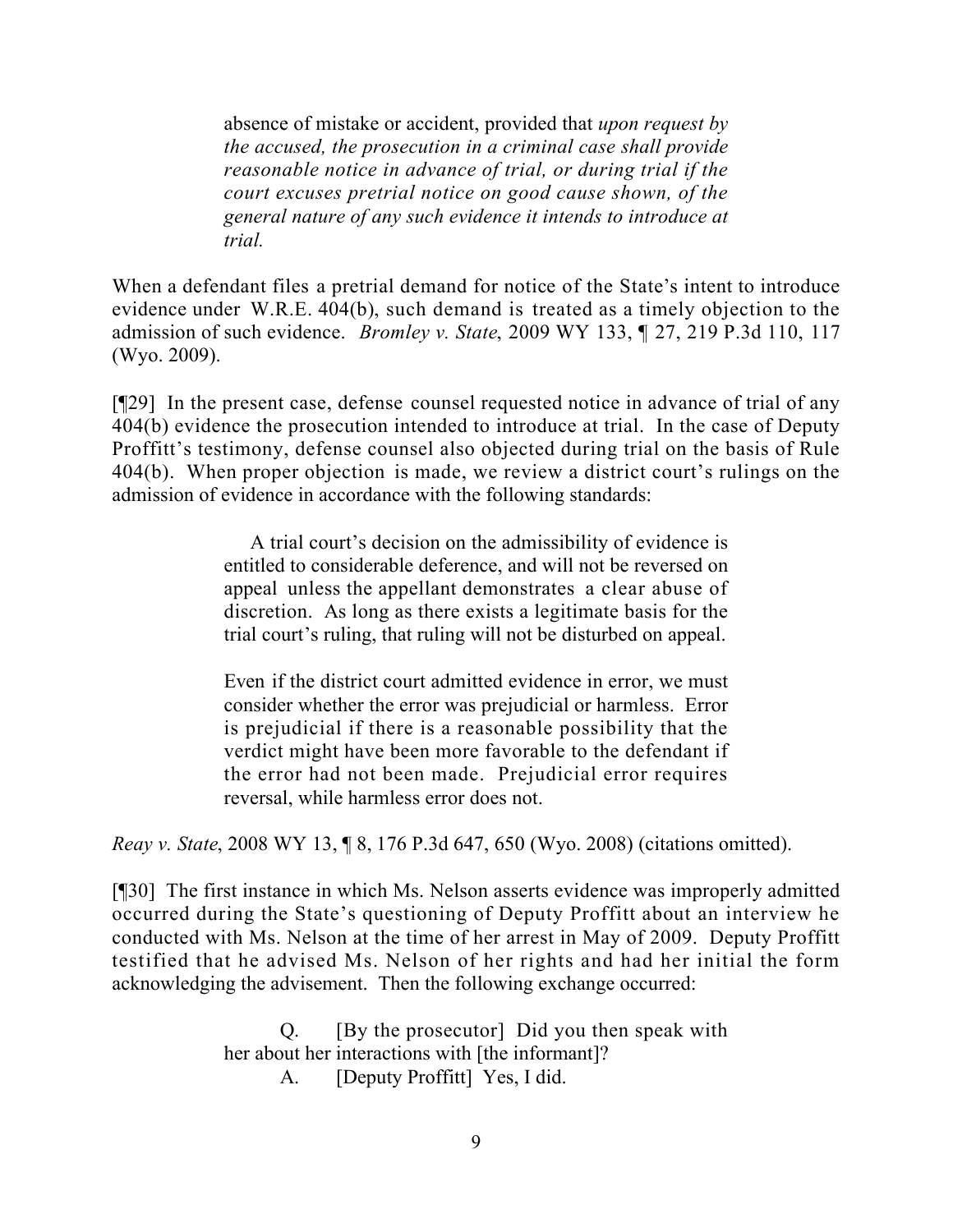Q. What, if anything, did she tell you about [the informant]?

A. That – Krystal Nelson stated that she had sold [the informant] cocaine either once or twice in July.

[Defense counsel]: Excuse me, Your Honor.

The Court: Would counsel approach.

(Bench conference outside the hearing of the

jury)

[Defense Counsel]: Your Honor, I thought we cleared the 404(b) notice and my understanding was there was to be no testimony whatever regarding any other sales, possession, transfer, or delivery of any controlled substance.

[Prosecutor]: It's a statement made by the defendant when she's specifically asked about her contact with this individual, and that was going to be the sum and substance of the statement. She said she got it. I interpreted the 404(b) notice with respect to information she disclosed about involvement with marijuana and potential prescription medicine during the interview, not anything as it relates to this charge.

[Defense Counsel]: Clearly, anything relating to any prior transfer or delivery of any cocaine is, I think, entirely for the purpose of showing she actually reacted in conformity and willingness.

The Court: Well, I don't think it violates the 404(b) issue, and if that's what she said I guess that's what she said on this issue, so I'll overrule the objection.

The prosecutor then repeated his question and Deputy Proffitt testified again that Ms. Nelson had told him she sold cocaine to the informant either once or twice in July of 2008.

[¶31] Ms. Nelson contends the testimony was improper because she filed a demand for notice of W.R.E. 404(b) evidence and the State did not respond, leading her to believe no such evidence would be introduced. Because W.R.E. 404(b) expressly requires the State to give notice of its intent to use any prior misconduct evidence, she asserts its failure to do so is reversible error. The State asserts the district court properly overruled defense counsel's objection because there was no showing the prosecutor intended or even expected Deputy Proffitt to testify concerning the number of times Ms. Nelson sold cocaine to the informant. Citing *Schreibvogel v. State*, 2010 WY 45, 228 P.3d 874 (Wyo. 2010), the State contends the testimony Deputy Proffitt offered in response to the prosecutor's question about what Ms. Nelson told him during the interview did not fall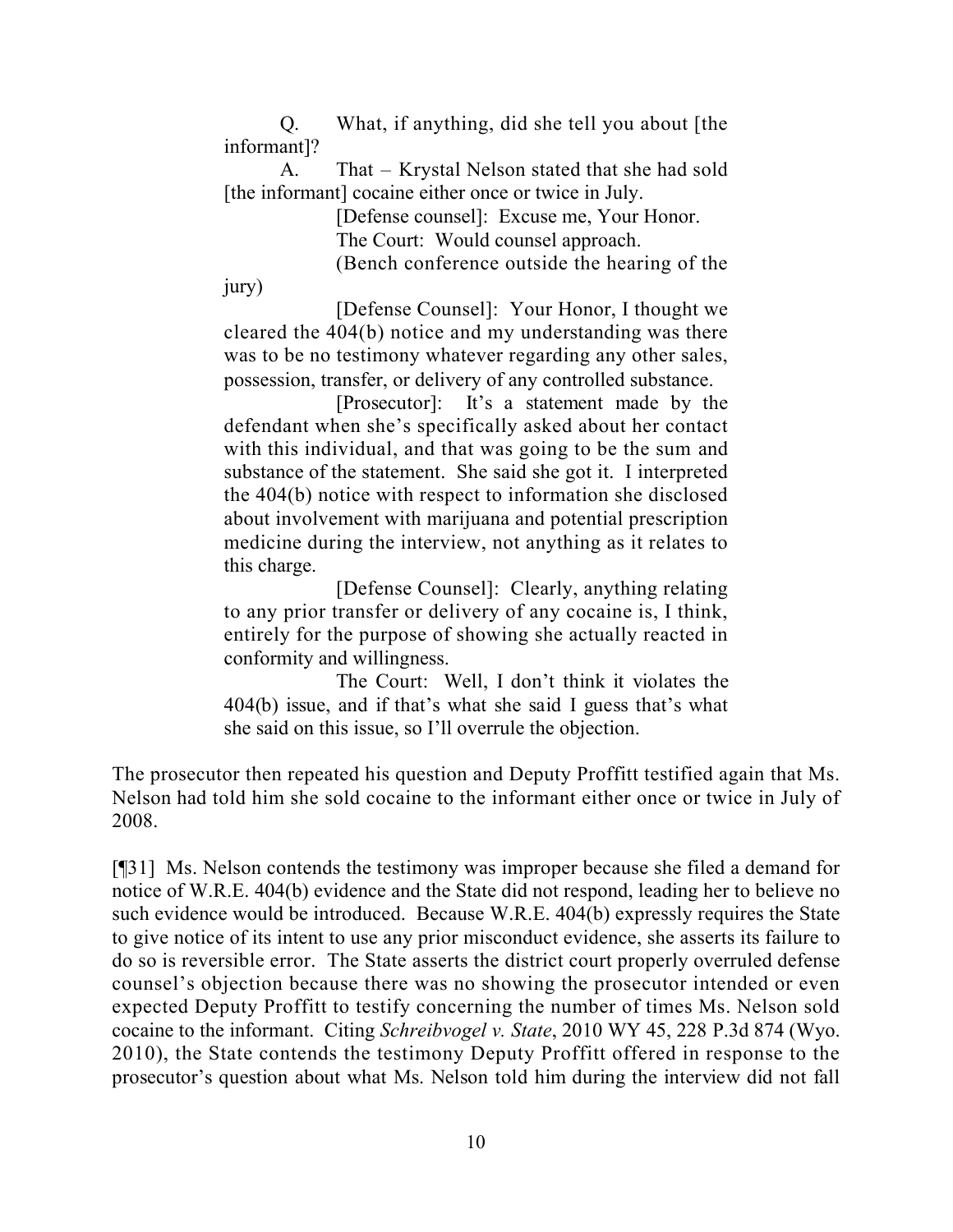within the 404(b) notice requirement because it was not evidence the State intended to introduce; therefore, the usual pre-trial procedures for such evidence did not apply.

[¶32] In *Schreibvogel*, the defendant was convicted of first degree sexual assault and robbery. One of the State's witnesses had been in jail with the defendant and the thrust of his testimony was that the defendant had confessed to him that he committed the assault and robbery. During the trial, the prosecutor asked the witness what the defendant had told him. The witness responded that the defendant told him that he was "all coked up," went to a bar, met a woman, followed her to her business establishment and assaulted and robbed her. In upholding the testimony under a plain error analysis, we said:

> It does not appear from the record that the State, prior to trial, intended to utilize the evidence of Mr. Schreibvogel's drug use. The pod-mate was not asked to testify regarding Mr. Schreibvogel's drug use. He was merely asked to tell the jury what he had been told by Mr. Schreibvogel. If the prosecution did not intend to introduce such evidence, it was not required to provide the defense with notice.

*Id.*, **[35, 228 P.3d at 886 (citation omitted).** We also concluded Mr. Schreibvogel could not show that he was materially prejudiced by the testimony that he was "coked up" because it was cumulative of other evidence presented to the jury concerning his drug use.

[¶33] In *Reay*, ¶ 8, 176 P.3d at 650, we applied the abuse of discretion standard to affirm the district court's admission of 404(b) evidence. Mr. Reay was convicted of burglary, aggravated kidnapping and battery on a household member. On appeal, he claimed evidence of other wrongs under Rule 404(b) was improperly admitted when the prosecutor asked a witness who had helped get the victim away from her assailant what she had said to him. The witness testified the victim had said there had been previous instances of violence against her by Reay. *Id.*, ¶ 15, 176 P.3d at 652. Defense counsel objected and the district court agreed to give a limiting instruction telling the jury to disregard the testimony. We said:

> Implicit in the district court's offer of a limiting instruction is the conclusion that the evidence was inadmissible under W.R.E. 404(b). We agree. … [the witness]'s comment was a direct assertion that there had been previous instances of violence against [the victim] . . . . This was evidence of uncharged misconduct, and should not have been admitted into evidence without being analyzed as W.R.E. 404(b) requires.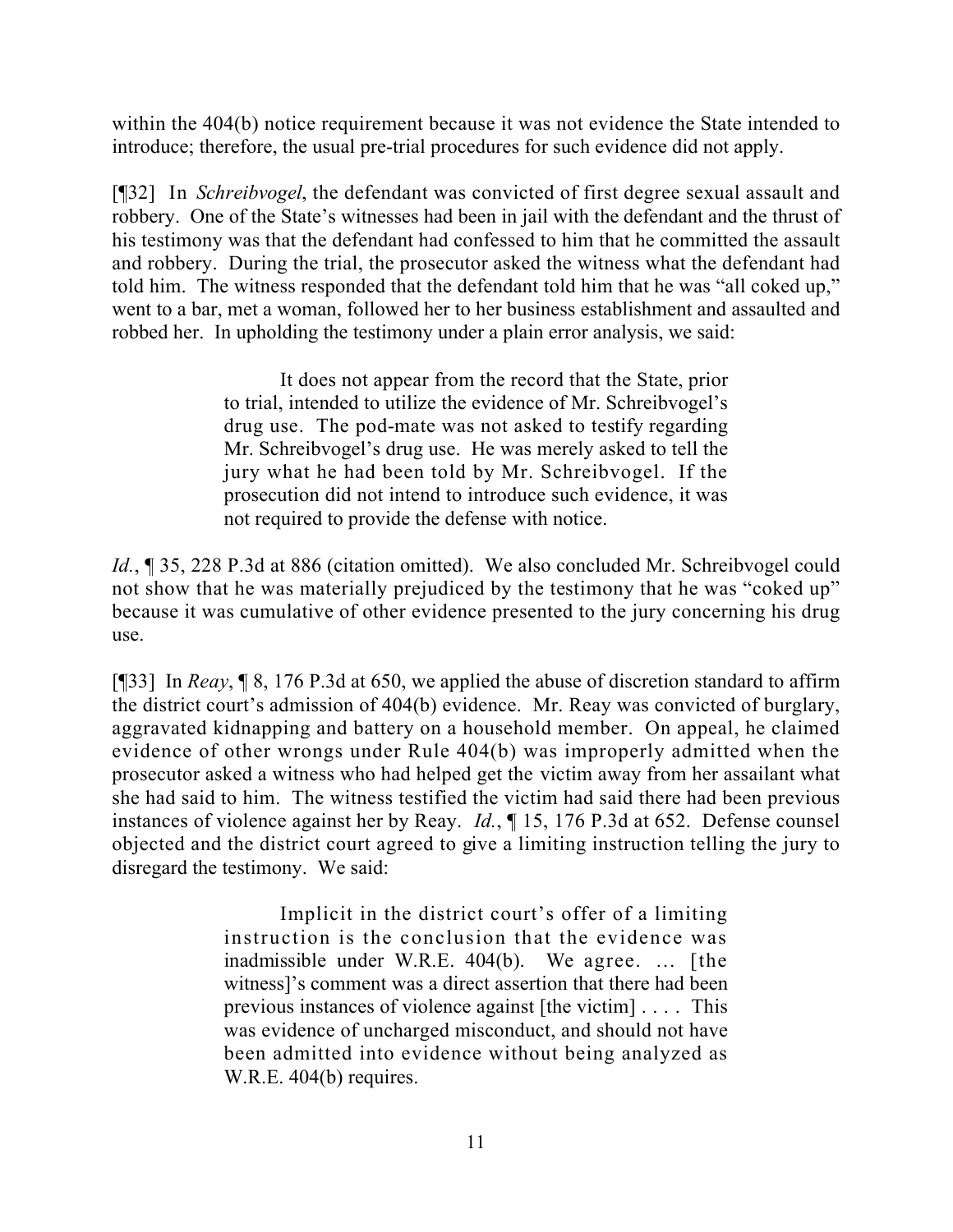*Id.*,  $\P$  16, 176 P.3d at 652. In performing the 404(b) analysis, however, we concluded:

[T]he prosecution in Mr. Reay's case did not intend to introduce [the witness]' testimony as evidence of uncharged misconduct. The prosecution's question – "Is that pretty much all that you got out of her" – was not an intentional attempt to solicit improper evidence. The district court concluded that the prosecution had not elicited … the comment, and that the comment "was somewhat nonresponsive." The prosecution also assured the district court that [the witness] had been admonished not to testify about Mr. Reay's previous assaults against [the victim]. Because the prosecution did not intend to introduce such evidence, it was not required to provide the defense with notice that it would attempt to introduce the evidence.

*Id.*, **[19, 176 P.3d at 653.** 

[¶34] At first blush, the question and testimony at issue here seems much like that in *Schreibvogel*. Deputy Proffitt was not asked to testify regarding any other drug sales Ms. Nelson had made to the informant. He was merely asked to tell the jury what Ms. Nelson told him in the interview. Like the witness's comment in *Reay*, however, Deputy Proffitt's testimony was a direct assertion that the sale giving rise to her arrest may not have been the only time Ms. Nelson sold the informant drugs in July of 2008. Evidence concerning another sale of controlled substances by Ms. Nelson for which she was not charged clearly falls within the types of evidence Rule 404(b) addresses.

[¶35] The State asserts the prosecutor did not intend to introduce evidence of other drug sales by Ms. Nelson; therefore, it was not required to give notice of the evidence in response to her pre-trial demand. This is not a case like *Schreibvogel*, where the witness giving the testimony was a former cellmate of the defendant's who may have been difficult to prepare for trial. Rather, the witness who gave the testimony here was an experienced deputy sheriff and trained drug investigator working with the prosecutor to convict Ms. Nelson. It is difficult to believe the prosecutor had not discussed his testimony with him before trial. If the intent was not to have him testify about other drug sales, the prosecutor should have directed him not to do so. This case also is not like *Reay*, where the testimony was "somewhat nonresponsive" and the prosecution assured the district court the witness had been admonished not to testify about other assaults. Deputy Proffitt responded directly to the prosecutor's question and the prosecutor made no assurances he had advised the deputy not to testify about Ms. Nelson's statement concerning other drug sales. Under these circumstances, the prosecutor's assertion that he did not intend to introduce testimony of other drug sales is not sufficient to overcome the 404(b) notice requirement.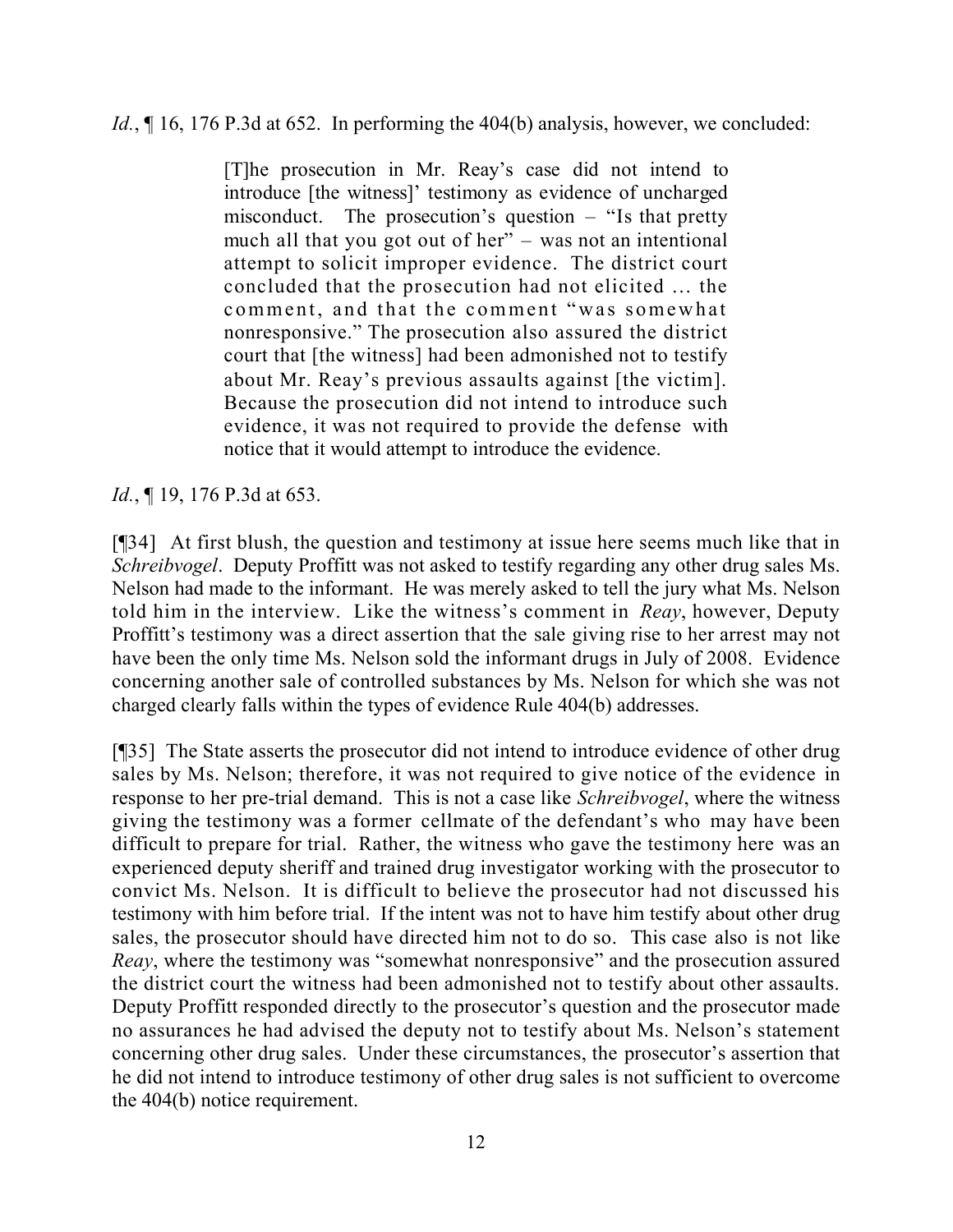[¶36] Ms. Nelson also asserts the prosecutor improperly questioned her during crossexamination concerning her prior involvement with controlled substances when he had not provided notice of the evidence in response to her pre-trial motion. The exchange was as follows:

> Q. Now, there were other times though prior to that where you would be aware that a person would have a controlled substance, whether it was marijuana or methamphetamine or cocaine, and you would know that there was another person who wanted to get it that you'd help those two people meet up?

A. When I was younger.

Q. Okay. And it was a pretty regular thing then,

right?

- A. Not really regular, no.
- Q. Okay. Now when you say –

At this point, defense counsel interrupted and asked to approach the bench. He objected that the testimony was not relevant and was beyond the scope of direct examination. The district court overruled the objection. The prosecutor then went on to solicit Ms. Nelson's testimony that four years earlier, when she was seventeen years old, she used marijuana with her friends and sometimes helped to connect people who were selling it with those who wanted to buy it.

[¶37] The State asserts the prosecutor was not required to provide notice of his intent to introduce evidence of Ms. Nelson's prior drug involvement if he did not intend to use such evidence at trial and there has been no showing that he intended to use the evidence. The State also maintains Ms. Nelson has not shown she was materially prejudiced by the evidence and, in any event, defense counsel opened the door to use of the evidence when he asked Ms. Nelson on direct examination whether she knew at the time the informant began contacting her where she could obtain drugs.

[¶38] For the same reasons we concluded the prosecutor's asserted lack of intent to introduce Deputy Proffitt's testimony was not sufficient to overcome the 404(b) notice requirement, we conclude the prosecutor's assertion that he did not intend to introduce evidence that Ms. Nelson used marijuana three to four years earlier is not sufficient to overcome the 404(b) notice requirement. Our holdings in *Reay* and *Schreibvogel* were not intended to suggest that prosecutors can avoid claims that they failed to give the required notice by simply asserting they did not intend to introduce the evidence. Those cases were factually distinguishable from the circumstances before us here.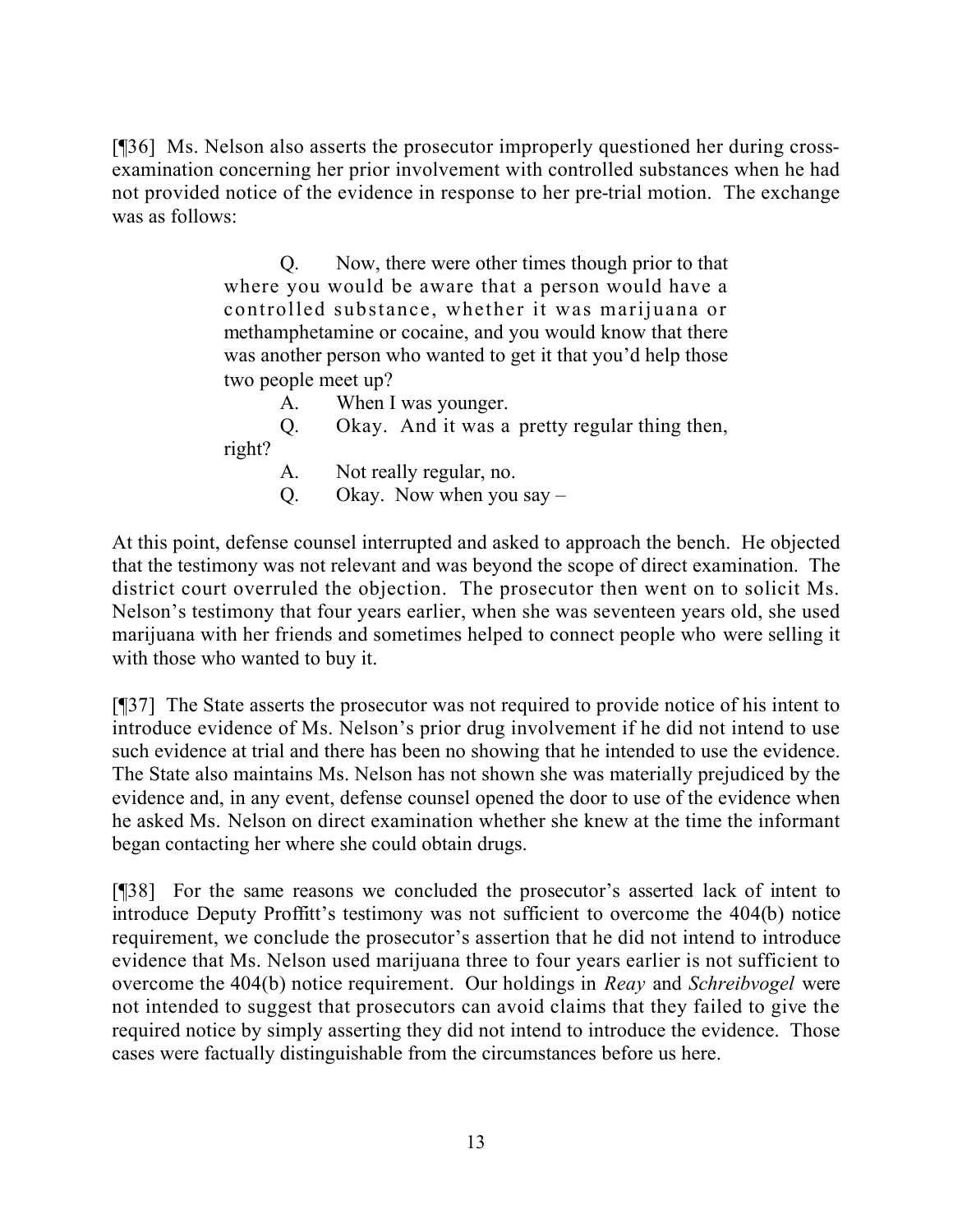[¶39] We turn to the question of whether defense counsel opened the door to the testimony. We have recognized that a defendant may open the door to otherwise inadmissible testimony when he inquires about a particular subject, including evidence of prior criminal misconduct. *Roden v. State*, 2010 WY 11, ¶ 14, 225 P.3d 497, 501 (Wyo. 2010), citing *Gayler v. State*, 957 P.2d 855, 858 (Wyo. 1998). "When the defendant initiates a line of questioning, the prosecutor is entitled to make a permissible inquiry without crossing into prosecutorial overkill." *Id.*, quoting *Espinoza v. State*, 969 P.2d 542, 546 (Wyo. 1998). Succinctly stated, the "opening the door" rule is that a party who in some way permits the trial judge to let down the gates to a field of inquiry that is not competent but relevant cannot complain if his adversary is also allowed to avail himself of the opening within its scope. *Roden*, ¶ 14, 225 P.3d at 501, quoting *Sanville v. State*, 593 P.2d 1340, 1344 (Wyo. 1979).

[¶40] We applied these principles in *Roden* to reject claimed error in the prosecutor's questioning of one of its witnesses about his relationship with the defendant. During Roden's trial for conspiracy, aggravated robbery and aggravated assault, the prosecution called his co-conspirator to testify. On direct examination, he testified that Roden gave him \$5,000 to purchase methamphetamine. On cross-examination, defense counsel attempted to discredit the witness by showing Roden had only known him for a couple of months, making it doubtful he would give him \$5,000. During redirect examination, the prosecutor elicited testimony from the witness that he trusted Roden because they had been in business selling drugs and stealing for a couple of months, had made a lot of money and it was not unusual for them to give each other large sums of money. We said:

> After careful consideration, we must agree with the State that the prosecutor's line of questioning on redirect was permissible under the circumstances. When Roden's trial counsel made an issue of the plausibility of Ott's testimony concerning the nature of the money exchange, he opened the door for the prosecutor to inquire as to the nature and extent of Roden's and Ott's relationship, including information relating to the types of transactions in which the two men engaged. The prosecutor's line of questioning merely sought to clarify their relationship and to refute defense counsel's implication that it was unlikely Roden would have given Ott \$5,000.00 for a drug deal after knowing him for only a few months. The prosecutor limited his inquiry to the amount of information necessary to demonstrate why it was not uncommon for Ott and Roden to exchange large sums of money, and "did not cross the line between permissible inquiry and prosecutorial overkill."

*Roden*, ¶ 16, 225 P.3d at 502.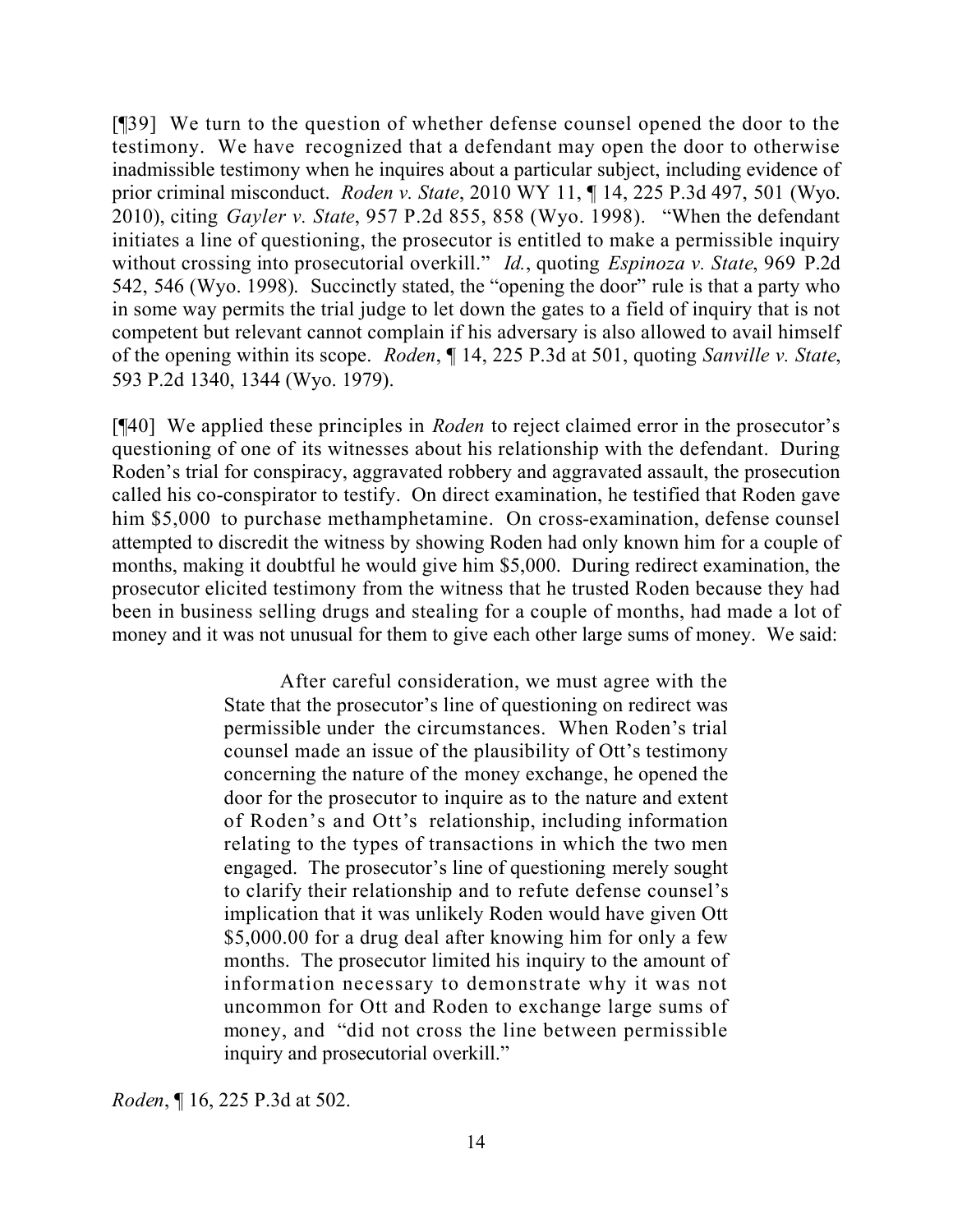[¶41] The State contends defense counsel opened the door to questioning Ms. Nelson about her prior use of drugs during the following exchange on direct examination:

> Q. [By defense counsel] On the  $29<sup>th</sup>$  of July 2008, at the time [the informant] started calling you, did you have any cocaine?

- A. [Ms. Nelson] No, I did not.
- Q. Did you have any methamphetamine or other drugs?
- A. No, I did not.

Q. Did you know where you could get any of those drugs?

A. No, I did not.

[¶42] The State asserts the last question and answer opened the door for the prosecutor to question Ms. Nelson about her involvement with controlled substances three or four years earlier, when she knew people who had marijuana and people who wanted marijuana and would help get them together. The State in essence asserts the question and answer opened the door for the prosecutor to introduce evidence he had not intended to introduce and of which he did not give notice in response to Ms. Nelson's motion for disclosure of 404(b) evidence. There is a significant difference between the question and answer that opened the door in *Roden* and the testimony in Ms. Nelson's case. In *Roden*, the testimony the prosecutor elicited on re-direct examination concerned the same transaction that led to the charges against the defendant. Here, the testimony the prosecutor elicited involved the very type of conduct Rule 404(b) addresses—prior uncharged misconduct. Moreover, the testimony elicited was the very type of evidence we would expect the prosecution to introduce in order to discredit a defense claim of entrapment. Again, we find unpersuasive the State's contention that the prosecutor did not intend to introduce the evidence. Whether or not defense counsel opened the door to the testimony, the prosecution should have provided notice of the evidence in response to Ms. Nelson's disclosure motion.

[¶43] Having concluded that the prosecutor did not give notice of other misconduct evidence as required under Rule 404(b), the next question for our consideration ordinarily would be whether Ms. Nelson was materially prejudiced by the testimony. However, our conclusion that error occurred when the district court declined to give an entrapment instruction makes it difficult to evaluate the question of whether prejudice resulted from lack of notice of the 404(b) evidence. On remand for a new trial with an appropriate entrapment instruction, Ms. Nelson will have notice by virtue of the first trial of the 404(b) evidence the prosecution intends to introduce and the district court can convene a hearing in accordance with *Gleason v. State*, 2002 WY 161, 57 P.3d 332 (Wyo. 2002). Under these circumstances, we decline to consider whether the lack of notice under 404(b) led to material prejudice.